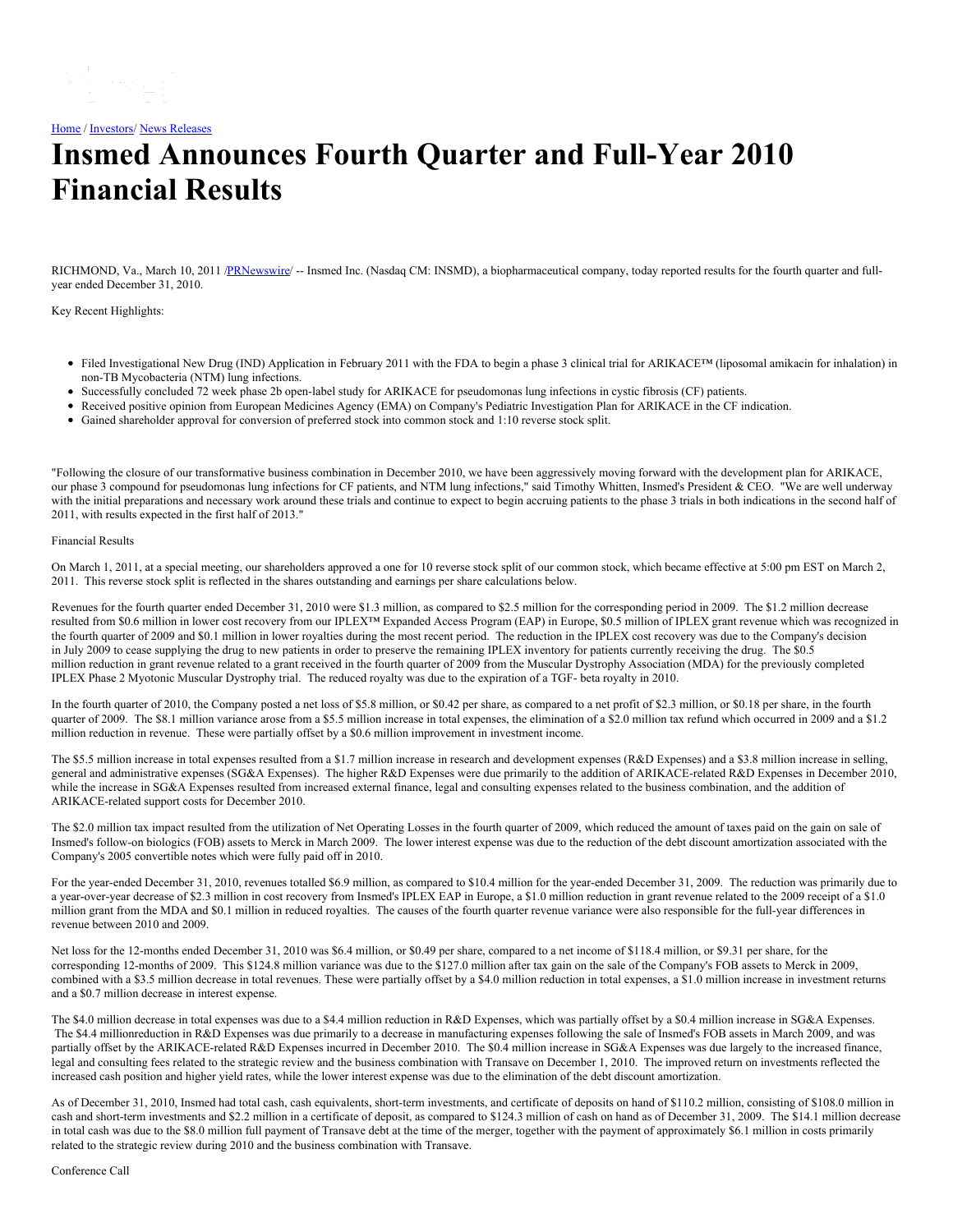To participate in today's live conference call, please dial 866-543-6405 (U.S. callers) or 617-213-8897 (international), and provide passcode 84436520. A live webcast of the call will also be available at: [http://phx.corporate-ir.net/playerlink.zhtml?c=122332&s=wm&e=3766623.](http://us.lrd.yahoo.com/SIG=12fhc66t5/**http%3A//phx.corporate-ir.net/playerlink.zhtml%3Fc=122332%26s=wm%26e=3766623) Please allow extra time prior to the webcast to register, download and install any necessary audio software. The webcast will be archived for 30 days, and a telephone replay of the call will be available for seven days, beginning at 11:30 AM ET on March 10th 2011, at 888-286-8010 (U.S. callers) or 617-801-6888 (international), using passcode 46156189.

### About Insmed

Insmed Incorporated is a biopharmaceutical company focused on the development of innovative inhaled pharmaceuticals for the site-specific treatment of serious lung diseases, and has a proprietary protein platform aimed at niche markets with unmet medical need. Insmed's primary focus is on the development of inhaled antibiotic therapy delivered via proprietary advanced pulmonary liposome technology in areas of high unmet need in lung diseases. For more information, please visit [http://www.insmed.com](http://us.lrd.yahoo.com/SIG=10rtnu28m/**http%3A//www.insmed.com/).

#### Forward-Looking Statements

This release contains forward-looking statements which are made pursuant to provisions of Section 21E of the Securities Exchange Act of 1934. Investors are cautioned that such statements in this release, including statements relating to our financial position, results of operations, the development of our products, and business strategies, plans and objectives of management, constitute forward-looking statements which involve risks and uncertainties that could cause actual results to differ materially from those anticipated by the forward-looking statements. Our results may also be affected by such factors as the receipt and timing of FDA and other regulatory approvals, if at all, competitive developments affecting our product development, delays in product development or clinical trials, and patent disputes involving currently developing products. The risks and uncertainties include, without limitation, we may be unsuccessful in developing our product candidates or receiving necessary regulatory approvals, our product candidates may not prove to be commercially successful, our expenses may be higher than anticipated and other risks and challenges detailed in our filings with the U.S. Securities and Exchange Commission, including our Annual Report on Form 10-K for the year ended December 31, 2009. Investors are cautioned not to place undue reliance on any forward-looking statements which speak only as of the date of this release. We undertake no obligation to publicly release the results of any revisions to these forward-looking statements that may be made to reflect events or circumstances that occur after the date of this release or to reflect the occurrence of unanticipated events

Contact: Brian Ritchie - FD 212-850-5683 brian.ritchie@fd.com

Media Contact: Irma Gomez-Dib - FD 212-850-5761 irma.gomez-dib@fd.com

## INSMED INCORPORATED Consolidated Balance Sheets (in thousands, except share and per share data)

|                                        | December 31,<br>2010 |         | December 31.<br>2009     |         |  |
|----------------------------------------|----------------------|---------|--------------------------|---------|--|
| Assets                                 |                      |         |                          |         |  |
| Current assets:                        |                      |         |                          |         |  |
| Cash and cash equivalents              | \$                   | 10,743  | $\mathbb{S}$             | 12,740  |  |
| Short-term investments                 | 97,306               |         | 109,441                  |         |  |
| Income tax receivable                  |                      |         | 2,023                    |         |  |
| Accounts receivable, net               | 471                  |         | 245                      |         |  |
| Prepaid expenses                       | 277                  |         | 159                      |         |  |
| Total current assets                   | 108,797              |         | 124,608                  |         |  |
| Long-term assets:                      |                      |         |                          |         |  |
| Certificate of deposit                 | 2,176                |         | 2,085                    |         |  |
| In-process research and<br>development | 77,900               |         |                          |         |  |
| Goodwill                               | 6,290                |         |                          |         |  |
| Fixed assets, net                      | 1,102                |         |                          |         |  |
| Deferred financing costs, net          |                      |         | $\overline{c}$           |         |  |
| Total long-term assets                 | 87,468               |         | 2,087                    |         |  |
| <b>Total</b> assets                    | \$                   | 196,265 | \$                       | 126,695 |  |
| Liabilities and stockholders' equity   |                      |         |                          |         |  |
| Current liabilities:                   |                      |         |                          |         |  |
| Accounts payable                       | \$                   | 1,450   | \$                       | 312     |  |
| Accrued project costs & other          | 139                  |         | 1,150                    |         |  |
| Payroll liabilities                    | 1,117                |         | 580                      |         |  |
| Interest payable                       |                      |         | 1                        |         |  |
| Deferred rent                          | 150                  |         | 132                      |         |  |
| Capital lease obligations, current     | 81                   |         | $\overline{\phantom{a}}$ |         |  |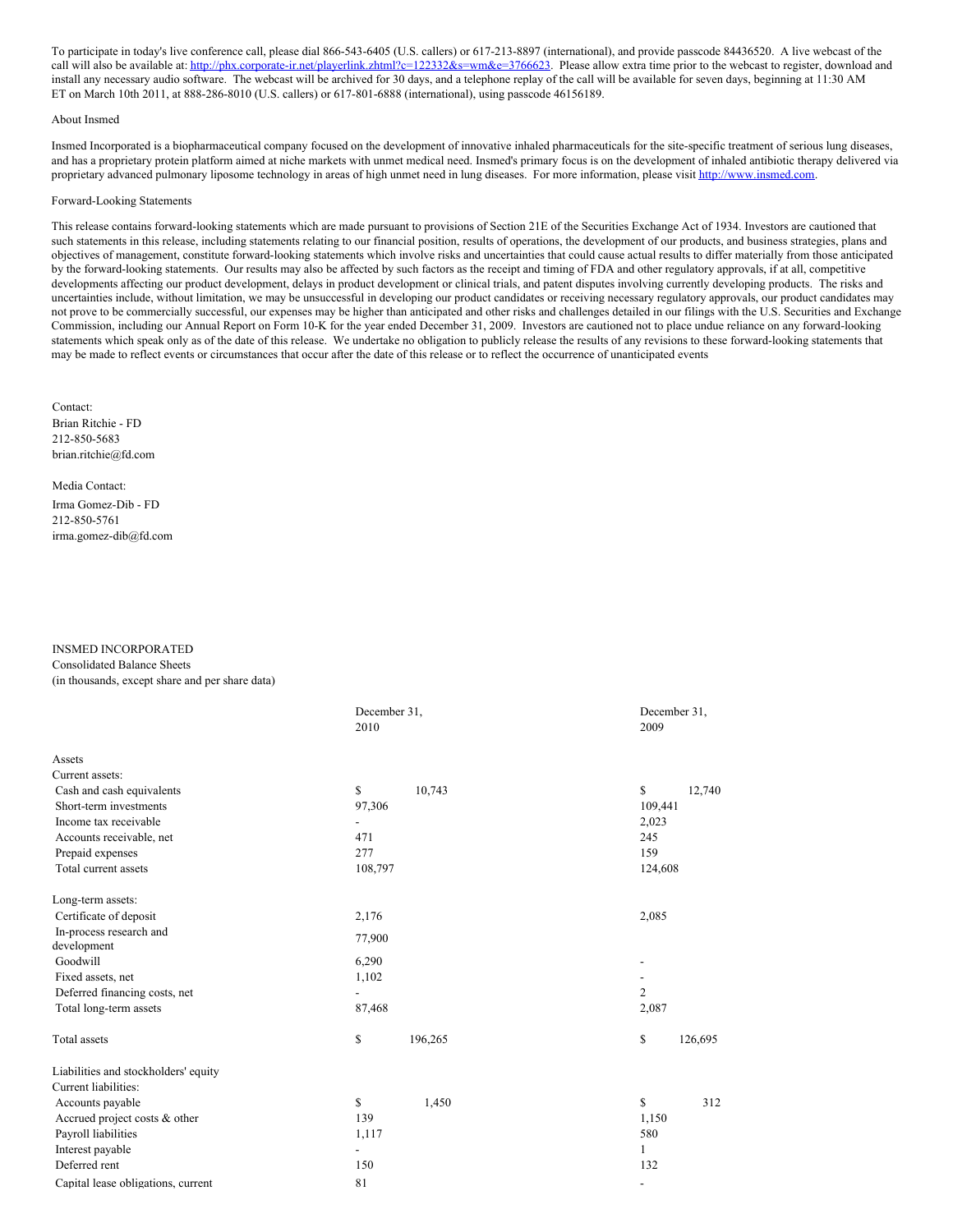| Deferred revenue                                    | 402        |         | 398        |         |
|-----------------------------------------------------|------------|---------|------------|---------|
| Convertible debt                                    |            |         | 231        |         |
| Debt discount                                       |            |         | (23)       |         |
| Net convertible debt                                |            |         | 208        |         |
| Total current liabilities                           | 3,339      |         | 2,781      |         |
| Long-term liabilities:                              |            |         |            |         |
| Capital lease obligations, long-term                | 83         |         |            |         |
| <b>Total liabilities</b>                            | 3,422      |         | 2,781      |         |
| Stockholders' equity:                               |            |         |            |         |
| Common stock; \$.01 par value; authorized shares    |            |         |            |         |
| 50,000,000; issued and outstanding                  |            |         |            |         |
| shares, 15,653,734 in 2010 and                      | 1,565      |         | 1,302      |         |
| 13,020,810 in 2009                                  |            |         |            |         |
| Preferred stock; \$.01 par value; authorized shares |            |         |            |         |
| 20,000,000; issued and outstanding                  |            |         |            |         |
| shares, 9,174,589 in 2010 and zero in<br>2009       | 918        |         |            |         |
| Additional paid-in capital                          | 423,877    |         | 350,243    |         |
| Accumulated deficit                                 | (234, 510) |         | (228, 076) |         |
| Accumulated other comprehensive                     |            |         |            |         |
| income:                                             |            |         |            |         |
| Unrealized gain on investments                      | 993        |         | 445        |         |
| Net stockholders' equity                            | 192,843    |         | 123,914    |         |
| Total liabilities and stockholders'<br>equity       | \$         | 196,265 | \$         | 126,695 |

# INSMED INCORPORATED

Consolidated Statements of Operations

(in thousands, except per share data)

|                                                      | <b>Twelve Months Ended</b> |                |                |         |                |  |
|------------------------------------------------------|----------------------------|----------------|----------------|---------|----------------|--|
|                                                      | December 31,               |                |                |         |                |  |
|                                                      | 2010                       |                | 2009           |         | 2008           |  |
| Royalties                                            | \$                         | $\overline{4}$ | \$             | 129     | \$<br>144      |  |
| Grant revenue                                        |                            |                | 1,044          |         | 1,044          |  |
| Other expanded access program income, $6,917$<br>net |                            |                | 9,200          |         | 10,511         |  |
| Total revenues                                       | 6,921                      |                | 10,373         |         | 11,699         |  |
| Operating expenses:                                  |                            |                |                |         |                |  |
| Research and development                             | 4,757                      |                | 9,207          |         | 21,047         |  |
| Selling, general and administrative                  | 10,256                     |                | 9,840          |         | 5,063          |  |
| Total expenses                                       | 15,013                     |                | 19,047         |         | 26,110         |  |
| Operating loss                                       | (8,092)                    |                | (8,674)        |         | (14, 411)      |  |
| Investment income                                    | 1,845                      |                | 808            |         | 500            |  |
| Realized loss on investment                          | $\overline{\phantom{a}}$   |                | $\overline{a}$ |         | (500)          |  |
| Interest expense                                     | (109)                      |                | (781)          |         | (1,256)        |  |
| Gain on sale of asset, net                           |                            |                | 127,474        |         |                |  |
| Income (loss) before taxes                           | (6,356)                    |                | 118,827        |         | (15,667)       |  |
| Income tax expense                                   | 78                         |                | 477            |         | -              |  |
| Net (loss) income                                    | \$                         | (6, 434)       | \$             | 118,350 | \$<br>(15,667) |  |
| Basic net (loss) income per share                    | \$                         | (0.49)         | \$             | 9.31    | \$<br>(1.28)   |  |
| Shares used in computing basic net                   | 13,250                     |                | 12.712         |         | 12.213         |  |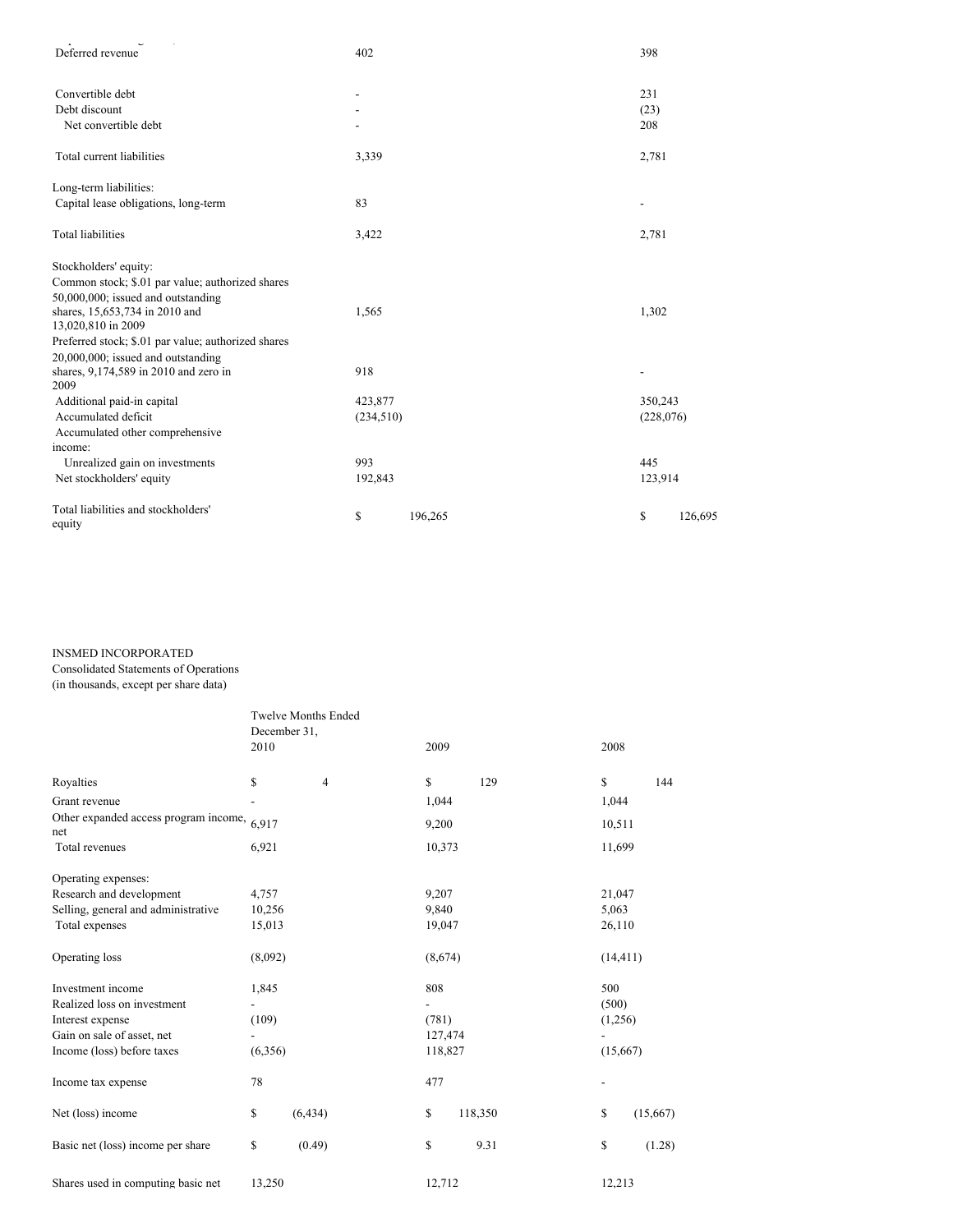| $\overline{\phantom{0}}$<br>(loss) income per share             |        |        | $\lambda$ |      |        |        |
|-----------------------------------------------------------------|--------|--------|-----------|------|--------|--------|
| Diluted net (loss) income per share                             | S      | (0.49) |           | 9.31 |        | (1.28) |
| Shares used in computing diluted net<br>(loss) income per share | 13,250 |        | 12.727    |      | 12,213 |        |

Twelve Months Ended

# INSMED INCORPORATED

Consolidated Statements of Cash Flows

(in thousands)

|                                                     | December 31,             |                          |                          |
|-----------------------------------------------------|--------------------------|--------------------------|--------------------------|
|                                                     | 2010                     | 2009                     | 2008                     |
| Operating activities                                |                          |                          |                          |
| Net income                                          | \$<br>(6, 434)           | 118,350<br>\$            | \$<br>(15,667)           |
| Adjustments to reconcile net income to net cash     |                          |                          |                          |
| (used in) provided by operating<br>activities:      |                          |                          |                          |
| Depreciation and amortization                       | 54                       | 707                      | 1,043                    |
| Stock based compensation<br>expense                 | 366                      | 2,542                    | 850                      |
| Gain on sale of asset, net                          |                          | (127, 474)               | $\overline{\phantom{0}}$ |
| Change in trading securities                        |                          |                          | 143                      |
| Realized loss on investments                        |                          |                          | 500                      |
| Changes in operating assets and<br>liabilities:     |                          |                          |                          |
| Accounts receivable                                 | 19                       | (123)                    |                          |
| Income tax receivable                               | 2,023                    | (2,023)                  | 128                      |
| Prepaid expenses                                    | (78)                     |                          |                          |
| Accounts payable                                    | (2,750)                  | (85)                     | 170                      |
| Accrued project costs & other                       | (1, 144)                 | (965)                    | 373                      |
| Payroll liabilities                                 | 201                      | 214                      | 433                      |
| Income tax liability                                | ÷.                       | 127                      | (178)                    |
| Deferred rent                                       | 18                       | (36)                     | 53                       |
| Deferred revenue                                    | 4                        | 96                       | 57                       |
| Restricted stock unit liability                     |                          | (113)                    | 113                      |
| Asset retirement obligation                         | $\overline{a}$           | (2,217)                  | $\overline{\phantom{0}}$ |
| Interest payable                                    | (1)                      | (12)                     | (10)                     |
| Net cash (used in) operating activities             | (7, 722)                 | (11,012)                 | (11,992)                 |
| Investing activities                                |                          |                          |                          |
| Cash consideration for merger                       | (6,733)                  |                          |                          |
| Cash received from asset sale                       |                          | 127,474                  |                          |
| Sales of short-term investments                     | 115,153                  | $\overline{\phantom{0}}$ | 12,673                   |
| Purchases of short-term<br>investments              | (102, 462)               | (108, 744)               |                          |
| Net cash provided by investing activities           | 5,958                    | 18,730                   | 12,673                   |
| Financing activities                                |                          |                          |                          |
| Proceeds from issuance of common stock              | $\overline{\phantom{a}}$ | 580                      |                          |
| Payments on capital lease obligations               | (6)                      |                          |                          |
| Repayment of convertible notes                      | (231)                    | (1,246)                  | (2,211)                  |
| Certificate of deposits                             |                          | 10                       |                          |
| Warrants converted into shares                      |                          | 3,491                    |                          |
| Other                                               | 4                        | 42                       | 121                      |
| Net cash provided by (used in) financing activities | (233)                    | 2,877                    | (2,090)                  |
| Increase (decrease) in cash and cash equivalents    | (1,997)                  | 10,595                   | (1,409)                  |
| Cash and cash equivalents at beginning of period    | 12,740                   | 2,145                    | 3,554                    |
| Cash and cash equivalents at end of period          | \$<br>10,743             | 12,740<br>\$             | \$<br>2,145              |
| Supplemental information naid for interest          | \$                       | 82<br>\$                 | \$<br>234                |